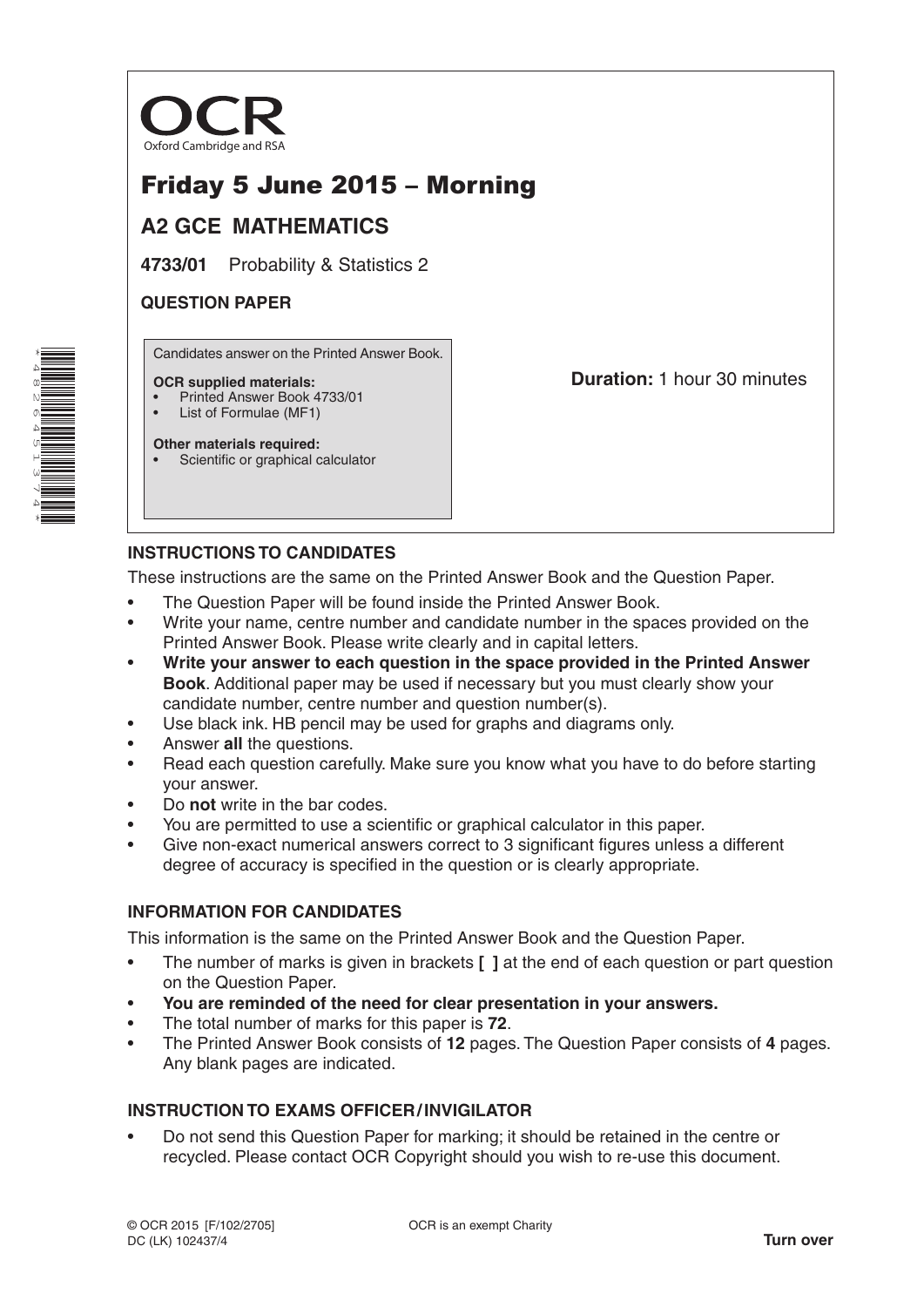- **1** The random variable *Y* is normally distributed with mean  $\mu$  and variance  $\sigma^2$ . It is found that  $P(Y > 150.0) = 0.0228$  and  $P(Y > 143.0) = 0.9332$ . Find the values of  $\mu$  and  $\sigma$ . [6]
- **2**  A class investigated the number of dead rabbits found along a particular stretch of road.
	- **(i)** The class agrees that dead rabbits occur randomly along the road. Explain what this statement means.

**[1]**

**(ii)** State, in this context, an assumption needed for the number of dead rabbits in a fixed length of road to be modelled by a Poisson distribution, and explain what your statement means. **[2]**

Assume now that the number of dead rabbits in a fixed length of road can be well modelled by a Poisson distribution with mean 1 per 600 m of road.

- **(iii)** Use an appropriate formula, showing your working, to find the probability that in a road of length 1650m there are exactly 3 dead rabbits. **[3]**
- **3**  A continuous random variable *X* has probability density function

$$
f(x) = \begin{cases} \frac{3}{2a^3} x^2 & -a \le x \le a, \\ 0 & \text{otherwise,} \end{cases}
$$

where  $a$  is a constant.

- **(i)** It is given that  $P(-3 \le X \le 3) = 0.125$ . Find the value of *a* in this case. [4]
- **(ii)** It is given instead that  $\text{Var}(X) = 1.35$ . Find the value of *a* in this case. **[5]**
- **(iii)** Explain the relationship between *x* and *X* in this question.  $[1]$
- **4** A continuous random variable is normally distributed with mean  $\mu$ . A significance test for  $\mu$  is carried out, at the 5% significance level, on 90 independent occasions.
	- **(i)** Given that the null hypothesis is correct on all 90 occasions, use a suitable approximation to find the probability that on 6 or fewer occasions the test results in a Type I error. Justify your approximation. **[5]**
	- **(ii)** Given instead that on all 90 occasions the probability of a Type II error is 0.35, use a suitable approximation to find the probability that on fewer than 29 occasions the test results in a Type II error. **[5]**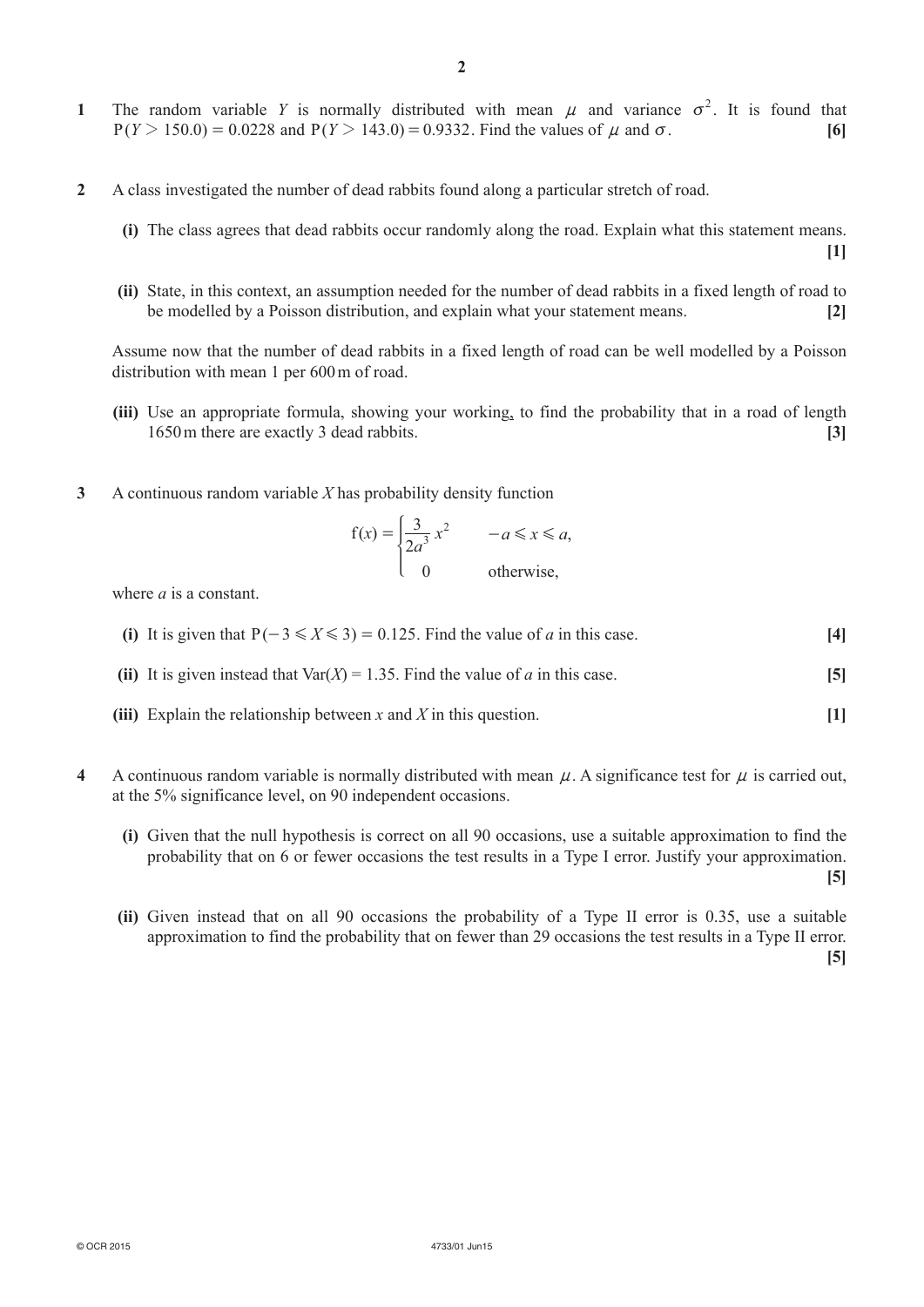- **5** (i) State an advantage of using random numbers in selecting samples. [1]
	- **(ii)** It is known that in analysing the digits in large sets of financial records, the probability that the leading digit is 1 is 0.25. A random sample of 18 leading digits from a certain large set of financial records is obtained and it is found that 8 of the leading digits are 1s. Test, at the 5% significance level, whether the probability that the leading digit is 1 in this set of records is greater than 0.25. **[7]**
- **6**  Records for a doctors' surgery over a long period suggest that the time taken for a consultation, *T* minutes, has a mean of 11.0. Following the introduction of new regulations, a doctor believes that the average time has changed. She finds that, with new regulations, the consultation times for a random sample of 120 patients can be summarised as

$$
n = 120, \Sigma t = 1411.20, \Sigma t^2 = 18737.712.
$$

- **(i)** Test, at the 10% significance level, whether the doctor's belief is correct. **[11]**
- **(ii)** Explain whether, in answering part **(i)**, it was necessary to assume that the consultation times were normally distributed. **[1]**
- **7**  A large railway network suffers points failures at an average rate of 1 every 3 days. Assume that the number of points failures can be modelled by a Poisson distribution. The network employs a new firm of engineers. After the new engineers have become established, it is found that in a randomly chosen period of 15 days there are 2 instances of points failures.
	- **(i)** Test, at the 5% significance level, whether there is evidence that the mean number of points failures has been reduced. **[7] [7]**
	- **(ii)** A new test is carried out over a period of 150 days. Use a suitable approximation to find the greatest number of points failures there could be in 150 days that would lead to a 5% significance test concluding that the average number of points failures had been reduced. **[6]**
- **8**  The random variable *S* has the distribution B(14, *p*). A significance test is carried out of the null hypothesis  $H_0$ :  $p = 0.3$  against the alternative hypothesis  $H_1$ :  $p > 0.3$ . The critical region for the test is  $S \ge 8$ .
	- **(i)** Find the significance level of the test, correct to 3 significant figures. **[2]**
	- **(ii)** It is given that, on each occasion that the test is carried out, the true value of *p* is equally likely to be 0.3, 0.5 or 0.7, independently of any other test. Four independent tests are carried out. Find the probability that at least one of the tests results in a Type II error. **[5]**

#### **END OF QUESTION PAPER**